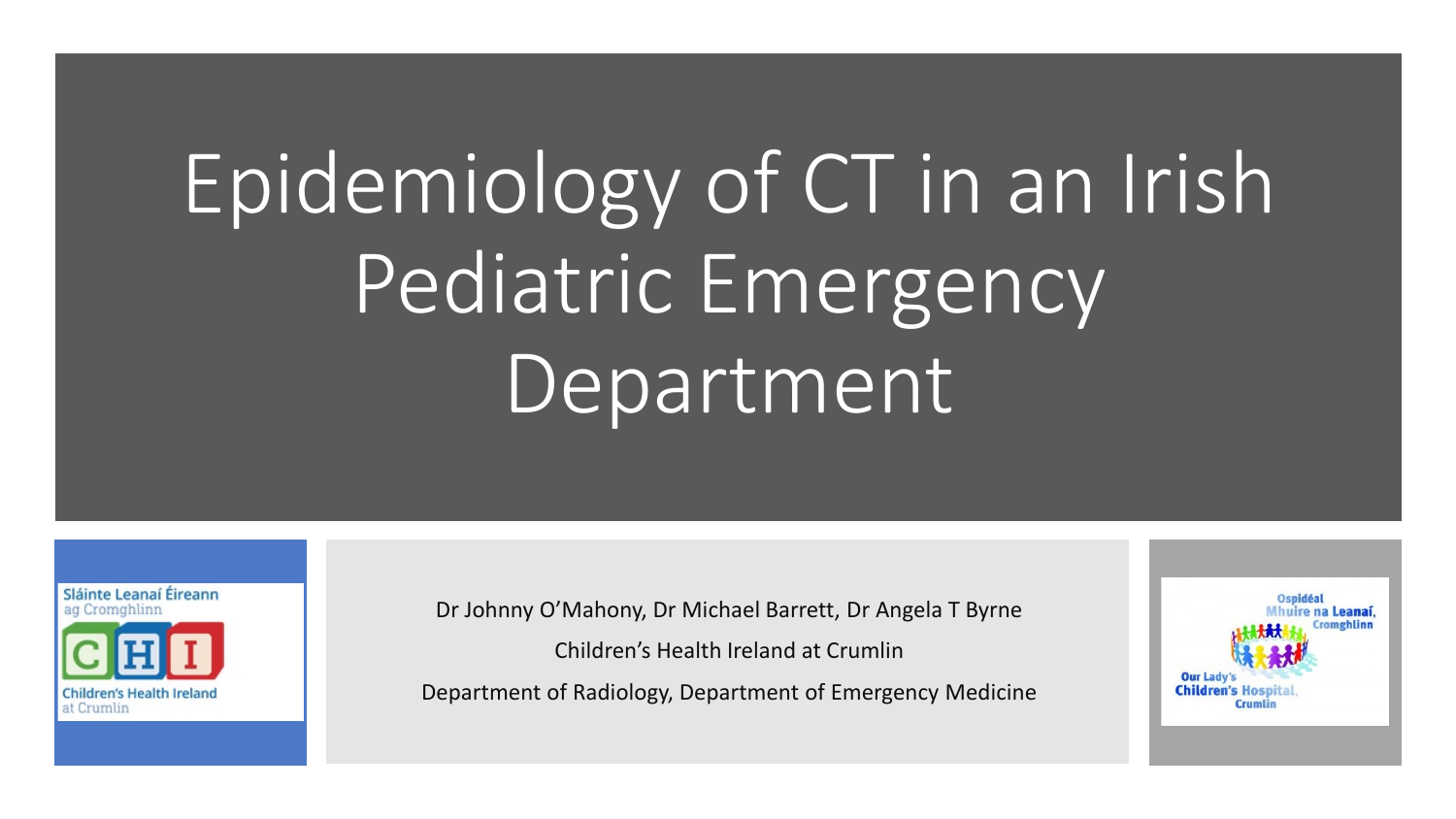

- To evaluate the epidemiology of CT scans in an Irish Pediatric Emergency Department.
- In recent years, there has been a global movement towards more judicious use of computed tomography (CT) imaging in an attempt to reduce exposure of pediatric patients to ionizing radiation. In addition to the health risks involved, there are economic and resource utilisation implications.
- CT overuse may also result in further costs and longer patient stays due to the need to investigate incidental findings.
- CT utilisation rates across national jurisdictions vary widely due to a number of structural, process and outcome related factors. There is currently no published data describing the epidemiology of CT from an Irish Pediatric Emergency Department in a tertiary referral centre.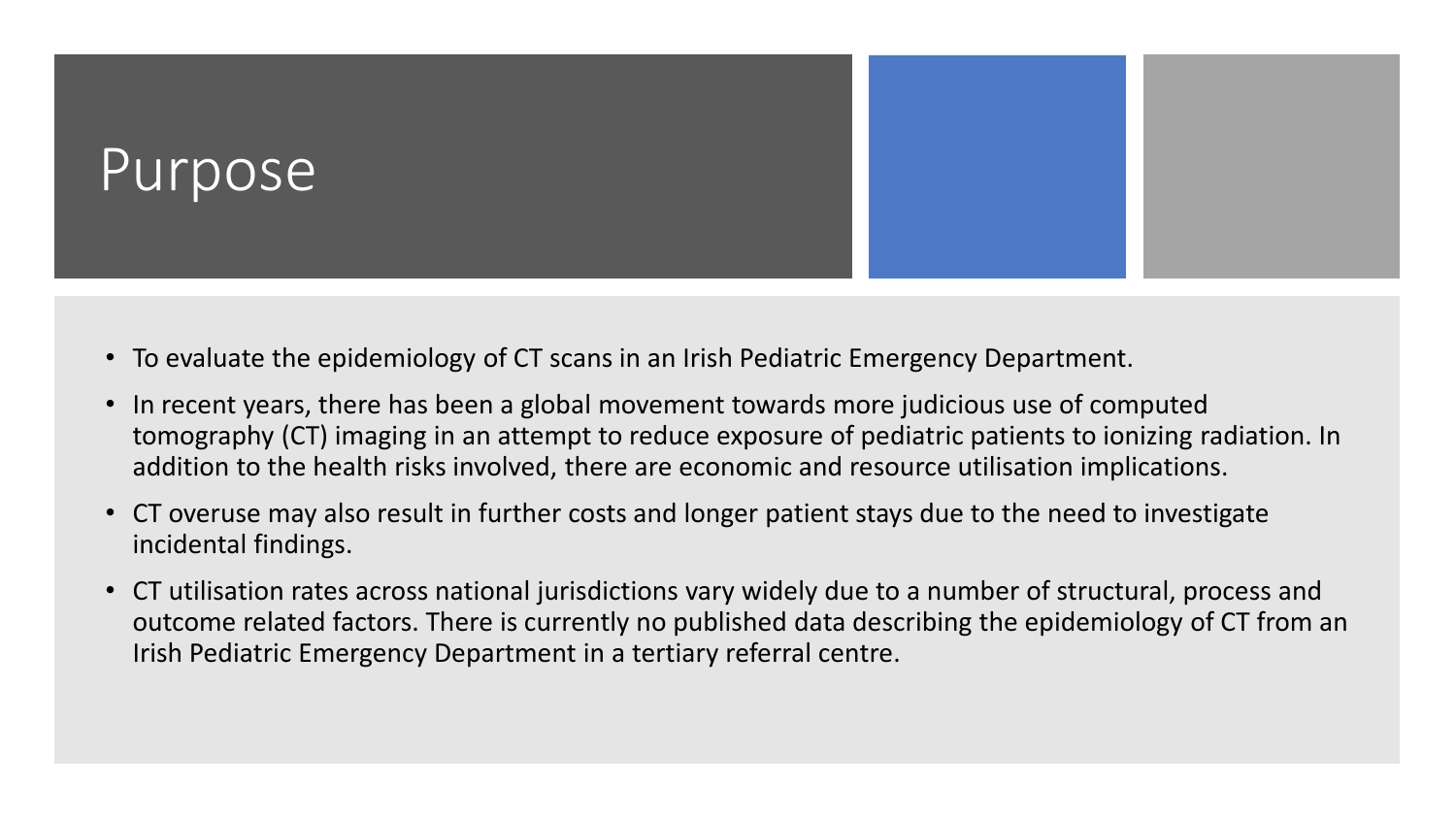

- We performed a retrospective study by searching the Irish National Integrated Medical Imaging System (NIMIS) for CT imaging studies performed at the request of the paediatric emergency department physicians from Our Lady's Children's Hospital Crumlin for the years 2018-2020 inclusive.
- These scans were then categorised into "working hours", i.e. 9am to 5pm Monday to Friday, excluding public holidays, and "out of hours".
- The scan reports were also analysed to ascertain if the scan had yielded a "positive" finding, i.e. evidence of pathology that would change the patients management, or disposition (e.g. fit for discharge or needing to be admitted for specialty care).
- These data were tabulated and analysed using Microsoft Excel.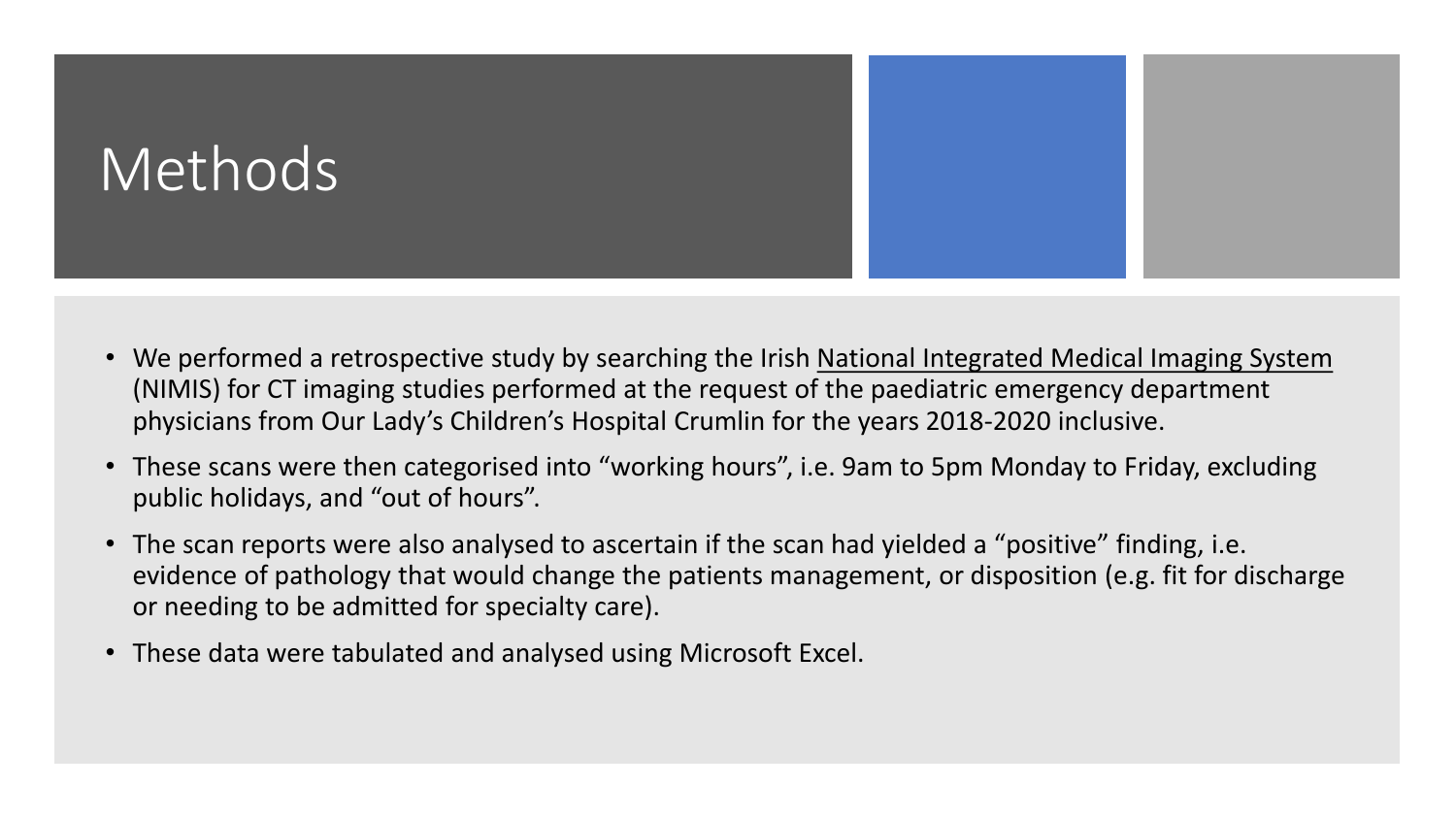## Results

- 984 scans in total were identified;
	- 275 in 2018
	- 336 in 2019
	- 373 in 2020
- Of these, an increasing proportion were performed out of hours over the timeline of the study period;
	- 49.1% in 2018
	- 54.5% in 2019
	- 57.6% in 2020).
- The proportion of scans performed that yielded a positive result also increased each year within the study period, going from 26.5% in 2018, to 29.2% in 2019 and 30.2% in 2020.

| Year  | <b>Total</b><br>#of<br>scans | Out of<br>hours | % out<br>of<br><b>hours</b> | <b>Positive</b> | %<br>positive |
|-------|------------------------------|-----------------|-----------------------------|-----------------|---------------|
| 2018  | 275                          | 135             | 49.1                        | 73              | 26.5          |
| 2019  | 336                          | 183             | 54.5                        | 98              | 29.2          |
| 2020  | 373                          | 215             | 57.6                        | 126             | 33.8          |
| Total | 984                          | 533             | 54.2                        | 297             | 30.2          |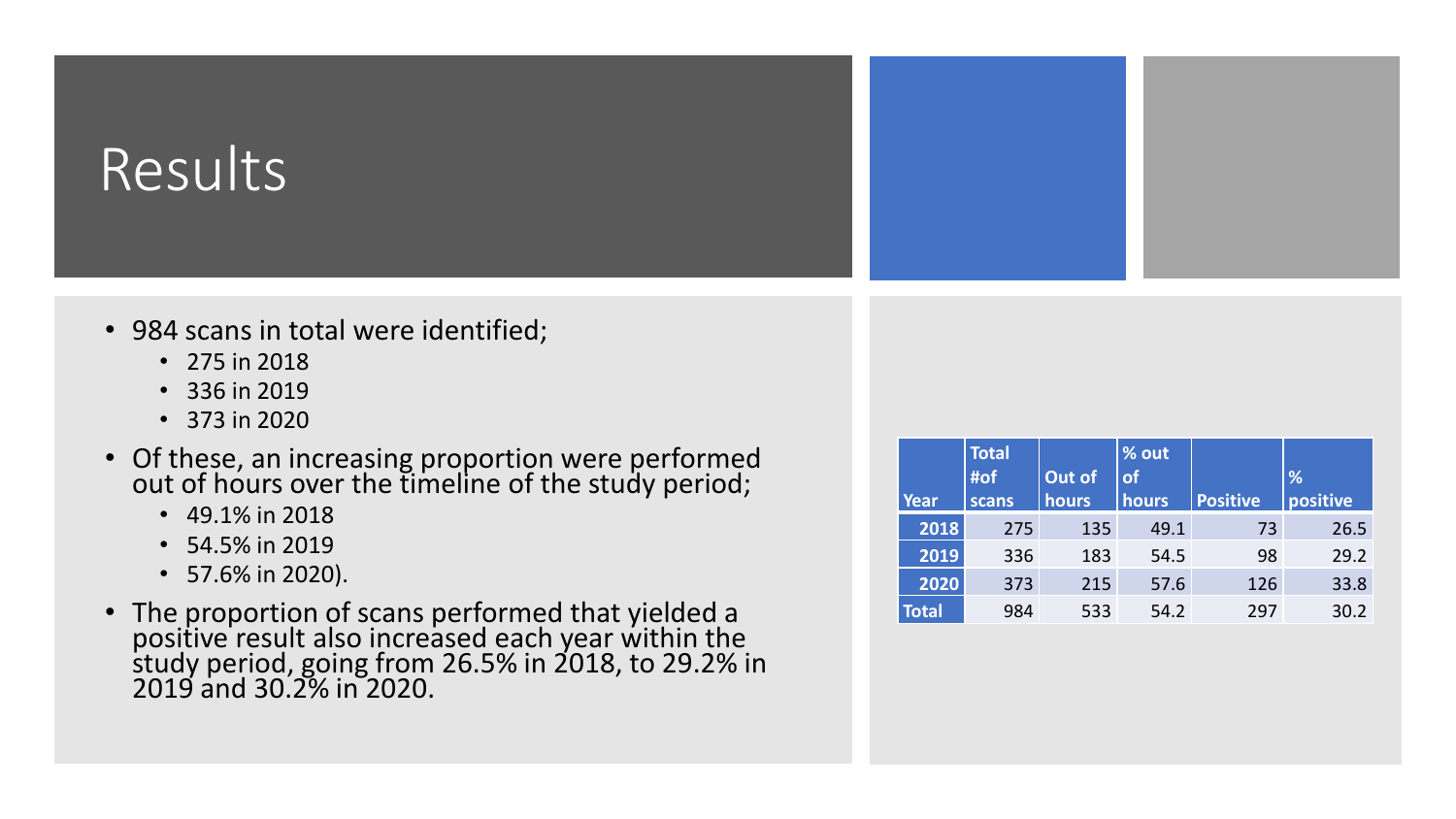### Results

- 984 scans in total were identified;
	- 275 in 2018
	- 336 in 2019
	- 373 in 2020
- Of these, an increasing proportion were performed out of hours over the timeline of the study period;
	- 49.1% in 2018
	- 54.5% in 2019
	- 57.6% in 2020).
- The proportion of scans performed that yielded a positive result also increased each year within the study period, going from 26.5% in 2018, to 29.2% in 2019 and 30.2% in 2020.

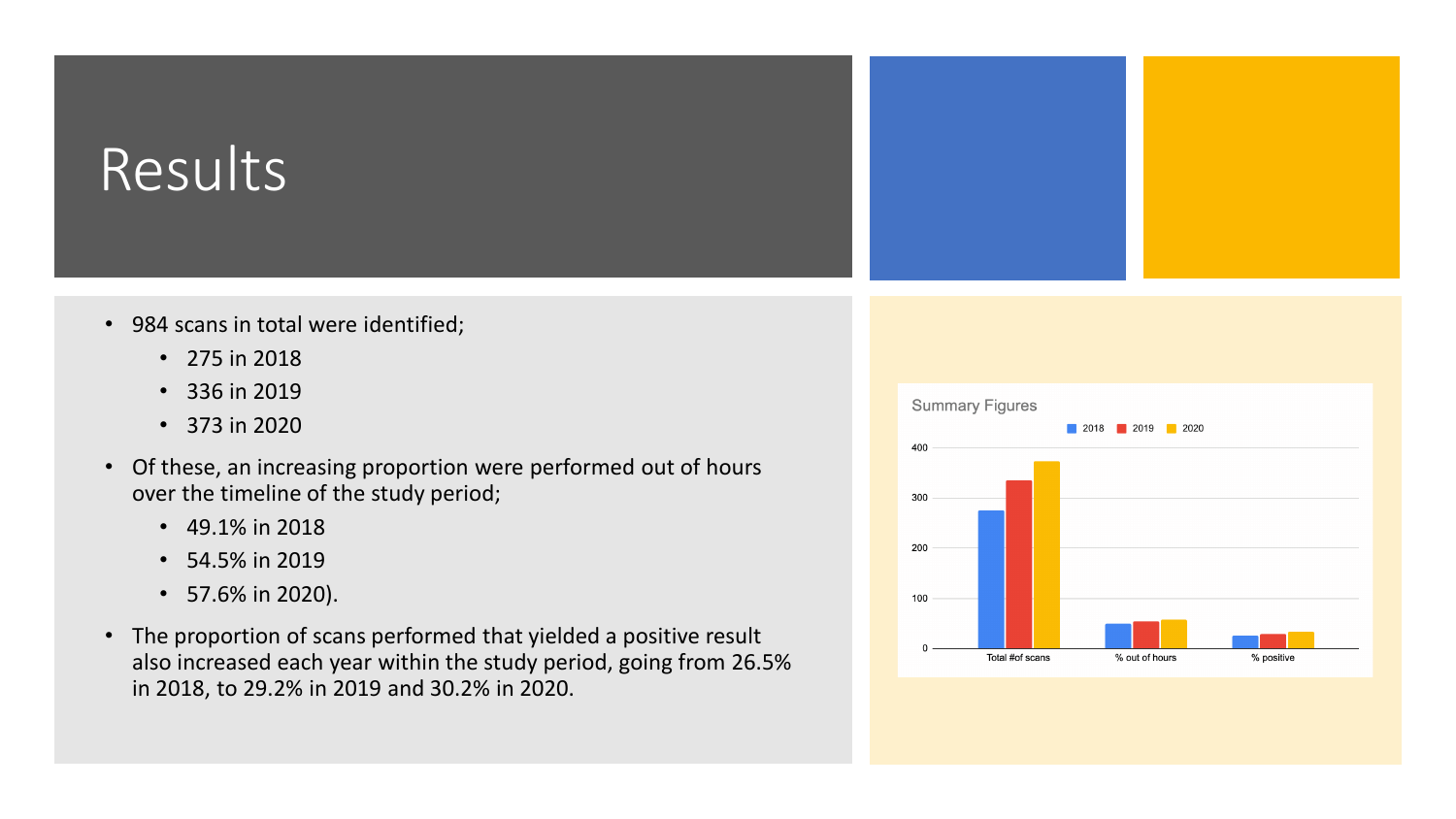### Conclusion

- Our data show an increasing number of CT scans being performed at the request of the Emergency Department physicians on a year to year basis for the study period.
- Interestingly, despite the increased number of scans performed, the proportion of positive results also increased, going from just over a quarter of performed scans yielding a positive result in 2018, to more than a third in 2020.
- This suggests that there is an appropriately judicious use of CT scanning being performed in our Pediatric Emergency Department. This is encouraging, given the number of recent studies that have shown that nearly a quarter of CT scans performed in the general population are inappropriate.

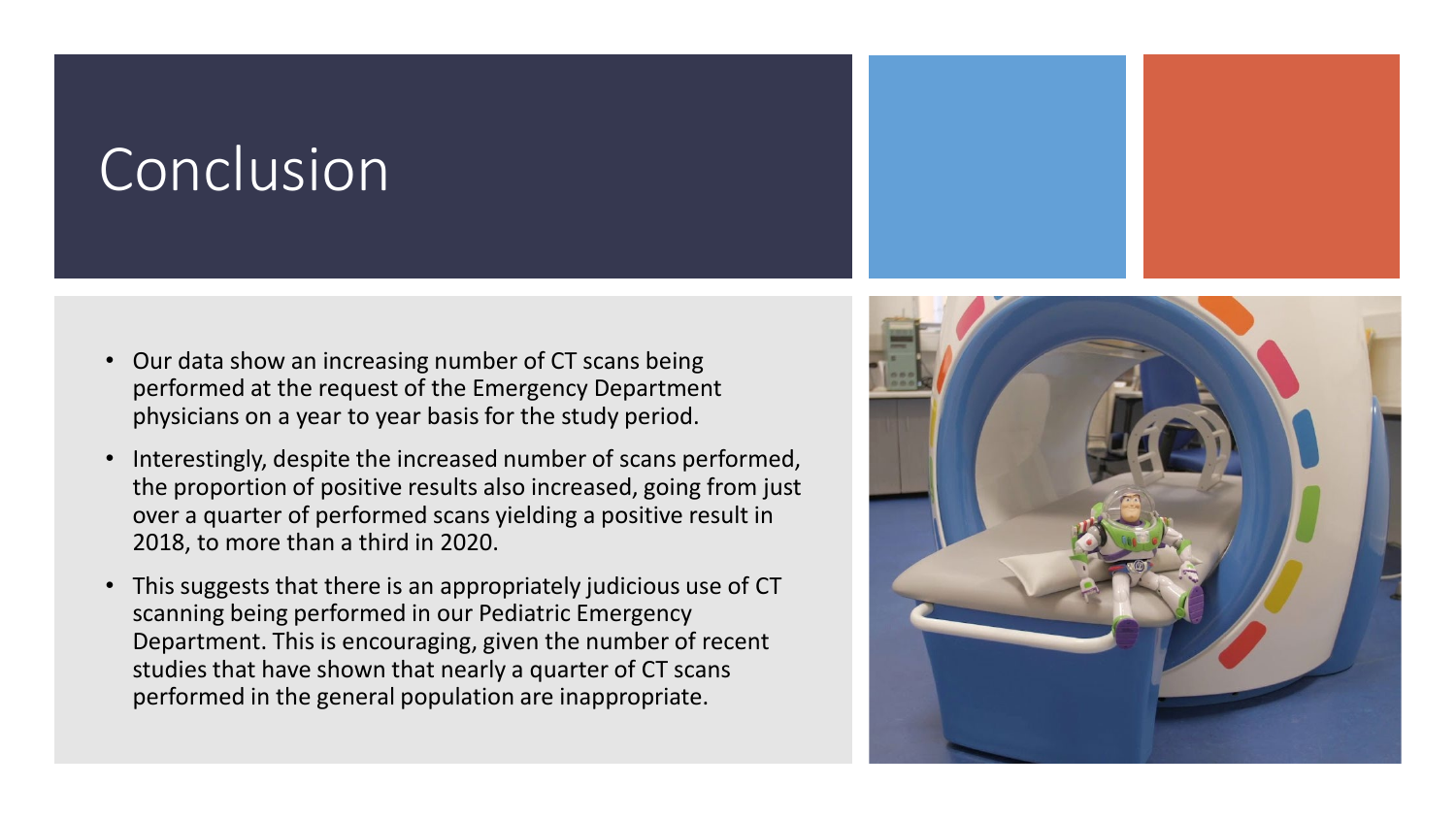### Conclusion

- It is notable also that this occurred in the context of the global Covid-19 pandemic, which might have been expected to result in a reduced number of pediatric emergency department attendances due to restrictions on activity within the general population.
- Our results show that the demand for CT scanning is increasing, even over a relatively short period, which will have implications for the planning and resourcing of imaging for pediatric emergency departments in Ireland in the near future.
- The number of these scans that yielded positive results show that this reflects a genuine need for imaging, rather than an increase in unnecessary imaging requests.